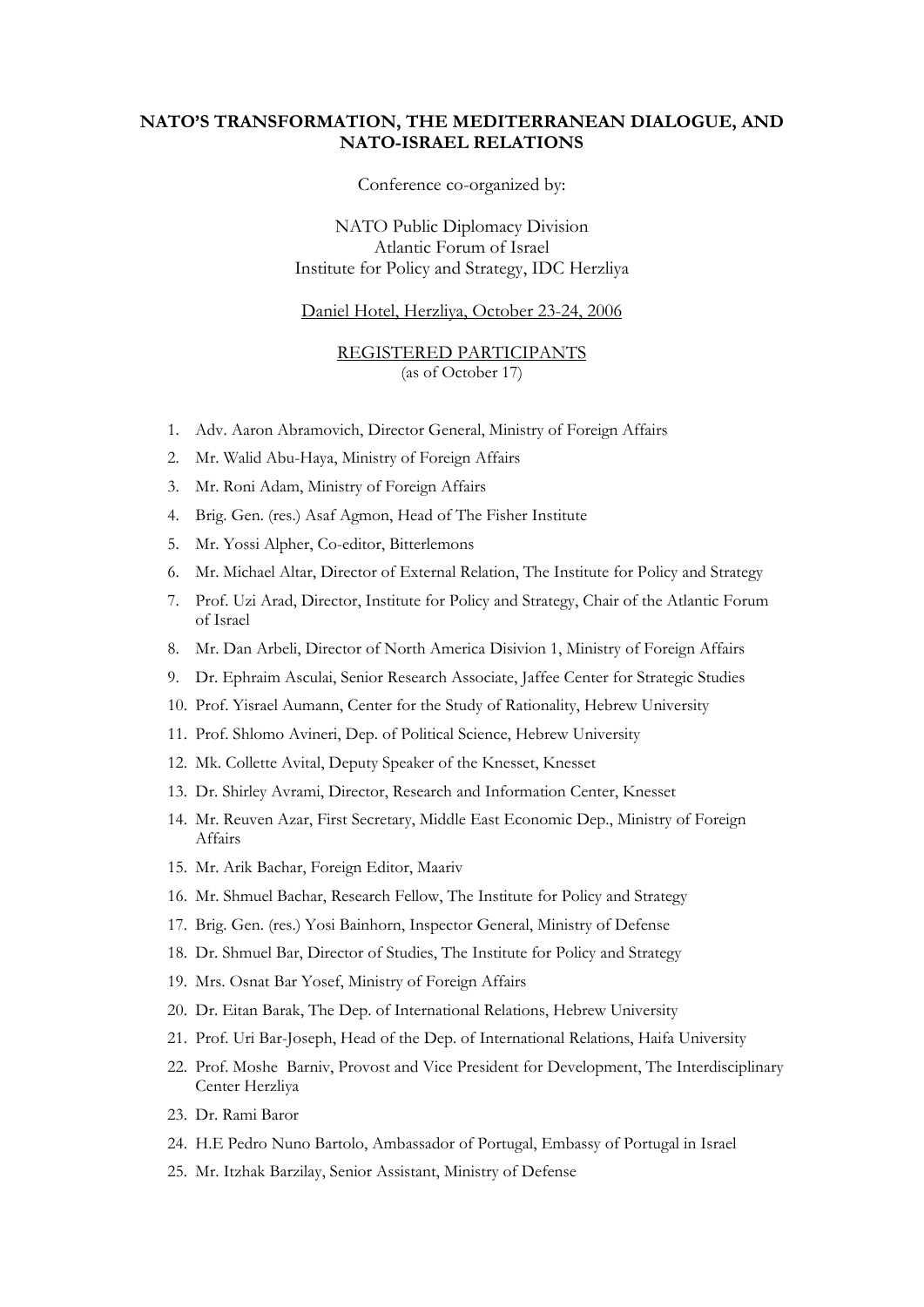- 26. Mr. Shai Bazak, C.E.O, CMPI Israel
- 27. Dr. Avi Beker, School of Government and Policy, Tel Aviv University
- 28. Mr. Yosef Ben-Aharon
- 29. Mr. Avraham Bendor
- 30. Maj. Gen. David Ben-Bashat, Commander in Chief, Israeli Navy, IDF
- 31. Prof. Isaac Ben-Israel, Head of the Security Studies Program, Tel Aviv University
- 32. Lt. Col. David Benjamin, IDF
- 33. Prof. Yoav Benjamini, Chair, Dep. of Statistics, Tel-Aviv University
- 34. Mr. Yoni Ben-Menachem, Radio Director, IBA
- 35. Maj. Gen. (res.) Abraham Ben-Shoshan, Director General, Tel-Aviv Foundation
- 36. Mr. Eviathar Ben-Zedeff, Research Associate, The Interdisciplinary Center Herzliya
- 37. Prof. Gideon Biger, Dep. of Geography, Tel Aviv University
- 38. Mrs. Aliza Bin Noun, Head of International Division, Ministry of Foreign Affairs
- 39. Mr. Danny Biran, President, Koor Industries LTD
- 40. Amb. Yoav Biran
- 41. Ms. Nitzan Blitzblau
- 42. Mr. Oren Blitzblau
- 43. Mrs. Naomi Blumenthal
- 44. Mr. Evgeny Briskin, Head of the Bashan Program
- 45. Brig. Gen. (res.) Shlomo Brom, Senior Research Associate, Jaffee Center for Strategic Studies
- 46. Dr. Oded Brosh, Senior Research Fellow, The Institute for Policy and Strategy
- 47. Mr. Hermann Bünz, Director, Friedrich Ebert Stiftung
- 48. Mr. Dan Catarivas, Director, Division of foreign trade and international relations, Israel Manufacturing Association
- 49. Mr. Lior Chorev, Deputy Director, Arad Communication
- 50. Mr. Shaul Chorev, Ministry of Defense
- 51. MK Ran Cohen, Knesset
- 52. Adv. Moty Cristal, C.E.O, NEST Consulting
- 53. Mr. Ran Curiel, Deputy Director General of Western Europe Dep., Ministry of Foreign Affairs
- 54. Dr. Ronald D. Asmus, Executive Director, Transatlantic Center, German Marshall Fund of the United States
- 55. Mr. Omri Dagan, Analyst, The Re'ut Institute
- 56. Major Osnat Davidson, Head of the Foreign relations section, International law department, Military Advocate General corps, IDF
- 57. Col. (res.) Yoav Dayagi, IDF
- 58. Mr. Nicola de Santis, Head, Mediterranean Dialogue and Istanbul Cooperation Initiative Countries Section, NATO Public Diplomacy Division
- 59. Dr. Josheph Draznin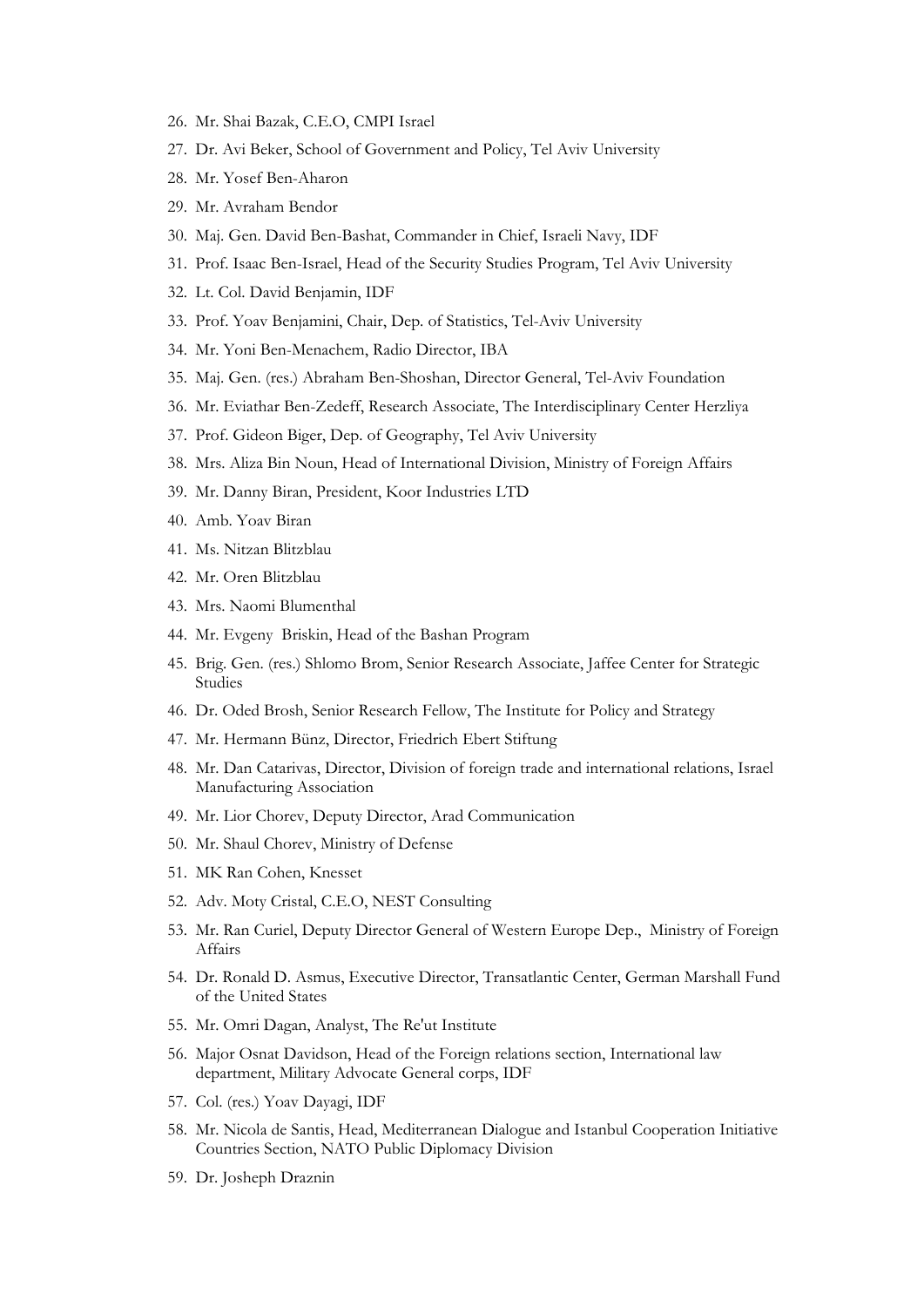- 60. H.E Karlis Eihenbaums, Ambassador of Latvia, Embassy of the Republic of Latvia in Israel
- 61. Brig. Gen. (res.) Uzi Eilam, Senior Research Associate, Jaffee Center for Strategic Studies
- 62. Prof. Rafi Eldor, Senior lecturer, The Interdisciplinary Center Herzliya
- 63. Mrs. Noa Eliasaf, Vice President, The Re'ut Institute
- 64. Mr. Raanan Eliaz, Senior Foreign Affairs Coordinator, National Security Council
- 65. Dr. Giora Eliraz, Truman Research Institute, Hebrew University
- 66. Dr. Efrat Elron, School of Business Administration, Hebrew University
- 67. H.E. Dr. Oded Eran, Head of Israel Mission to the European Union
- 68. Brig. Gen. (res.) Oded Erez, Director, Zercon Enterprises
- 69. Mr. Ram Erez, Senior Assistant, IAEC
- 70. Brig. Gen. Amir Eshel, Chief of Air Staff, Air Force Headquarters, IDF
- 71. Mr. Yoram Ettinger, Consultant , ACPR
- 72. Mr. Eran Etzion, Deputy for Foreign Policy, National Security Council
- 73. Mr. Asaf Even-Ezra, Vice President, Magal Security Systems Ltd.
- 74. Mr. Peter Fischer, Charge d'Affairs of the Embassy of Germany
- 75. Mr. Shlomi Fogel, Chairman, AMPA LTD.
- 76. Mr. Gideon Frank, Director General, IAEC
- 77. Mr. Yair Furman, ISERD- The Israeli European R&D Directorate
- 78. Mr. Yossi Gal, Senior Deputy Director General for Political Affairs, Ministry of Foreign Affairs
- 79. Dr. Gideon Gera, Senior Researcher, Dayan Center, Tel Aviv University
- 80. Mr. Ytzhak Gerberg, National Defense College
- 81. Prof. Eytan Gilboa, Dep. of Political Science, Bar-Ilan University
- 82. Brig. Gen. Amos Gilboa, Consultant for Intelligence Affairs, Ministry of Defense
- 83. Maj. Gen. (res.) Amos Gilad, Director of the Political-Military Division, Ministry of Defense
- 84. Col. Sima Vaknin Gill, Head Censor, IDF
- 85. Ms. Rona Goclaw, Research Fellow, The Institute for Policy and Strategy
- 86. Mr. Nimrod Goren, Executive Director, Young Israeli Forum
- 87. Mr. Shmuel Goren, Director, Dankner Group
- 88. Mr. Gidi Grinstein, Founder & President, The Re'ut Institute
- 89. Mr. Danny Grossman, Israel Director, A.J.C.
- 90. Brig. Gen. (res.) Adi Gur-Lavie, N.G.A
- 91. Lt. Col. Yigal Haccoun, IDF
- 92. Amb. Yacov Hadas
- 93. Ms. Maya Halavy
- 94. Mr. Ami Halavy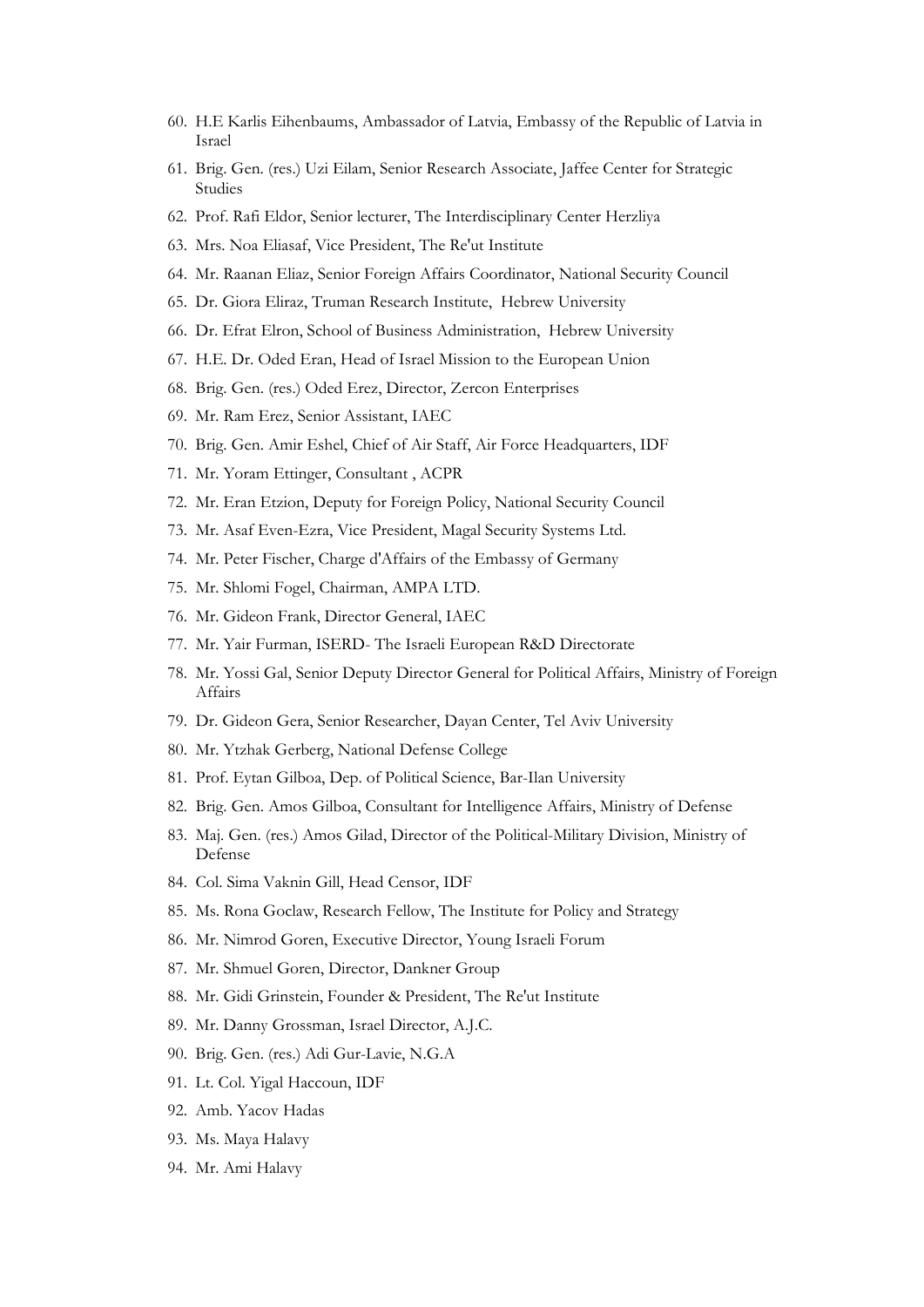- 95. Mr. Dan Halperin, Managing Director, IFTIC Ltd.
- 96. Mk., Dr. Tzahi Hanegbi, Chairman , Foreign Affairs & Defense Committee , Knesset
- 97. Dr. Patrick Hardouin, Deputy Assistant Secretary General for Regional Economic and Security Affairs, NATO Political Affairs and Security Policy Division
- 98. Maj. Gen. (res.) Raphael Harlev, Chairman & C.E.O, Harlev Investments
- 99. Brig. Gen. Deborah Hassid, Advisor, IDF
- 100.Brig. Gen. Shimon Hefetz, Aide-de-Camp to the President, President's Office
- 101.Dr. Mark Heller, Research Director, Jaffee Center for Strategic Studies
- 102.Maj. Gen. (res.) Amos Horev , C.E.O, Israel Technion Society
- 103.Col. (res.) Gideon Hoshen, C.E.O, Hoshen Eliav
- 104.Mr. Rami Igra, Chairman, Clal-Ins
- 105.Prof. Efraim Inbar, Director, BESA Center
- 106.Mr. Pinhas Inbari, KYODO NEWS
- 107.Prof. Raphael Israeli, Truman Institiute, Hebrew University
- 108.Mrs. Frédérique Jacquemin, Officer, Regional Affairs and Mediterranean Dialogue, Political Affairs and Security Policy Division
- 109.H.E Iztok Jarc, Ambassador of Slovenia, Embassy of Slovenia in Israel
- 110.H.E. Richard Jones, Ambassador, Embassy of the United States of America in Israel
- 111.Dr. Ephraim Kam, Deputy Head, Jaffee Center for Strategic Studies
- 112.Brig. Gen. (res.) Zvi Kan-Tor, Deputy Head, Nativ
- 113.Dr. Helena Kane Finn, Counselor for Public Affairs, Embassy of the United States of America in Israel
- 114.Dr. Ely Karmon, Senior Research Scholar, The Interdisciplinary Center Herzliya
- 115.Mr. Michael Keays, Political/Military Officer, Embassy of the United States of America in Israel
- 116.Mr. Danishai Kornbluth, Assistant to the Director of the Political-Military Division, Ministry of Defense
- 117.Mr. Davide La Cecilia, First Counsellor, Political Affairs, Embassy of Italy
- 118.Mr. Eli Landau, Board of Directors, The Interdisciplinary Center Herzliya
- 119.Col. (res.) Shmuel Letko, Advisor to the Foreign Affairs & Defense Committee, Knesset
- 120.Mrs. Tova Levi, Ministry of Foreign Affairs
- 121.Maj. Gen. (res.) Amiram Levin, C.E.O, Israel National Roads Company
- 122.Dr. Ariel Levite, Principal Deputy Director, IAEC
- 123.Brig. Gen. (res.) Uzi Levtzur, Projects Manager, Taavura Holdings Ltd
- 124.H.E Jakken Biorn Lian, Ambassador of Norway, Embassy of Norway in Israel
- 125.Dr. Amir Licht, Dean, Law School, Interdisciplinary Center Herzliya
- 126.Col. (res.) Shmuel Limone, Senior Consultant, Ministry of Defense
- 127.Mrs. Lene Natasha Lind, DCOM Minister Counsellor, Royal Norwegian Embassy
- 128.Dr. Eran Lerman, Director, Israel/Middle East Office, The American Jewish Committee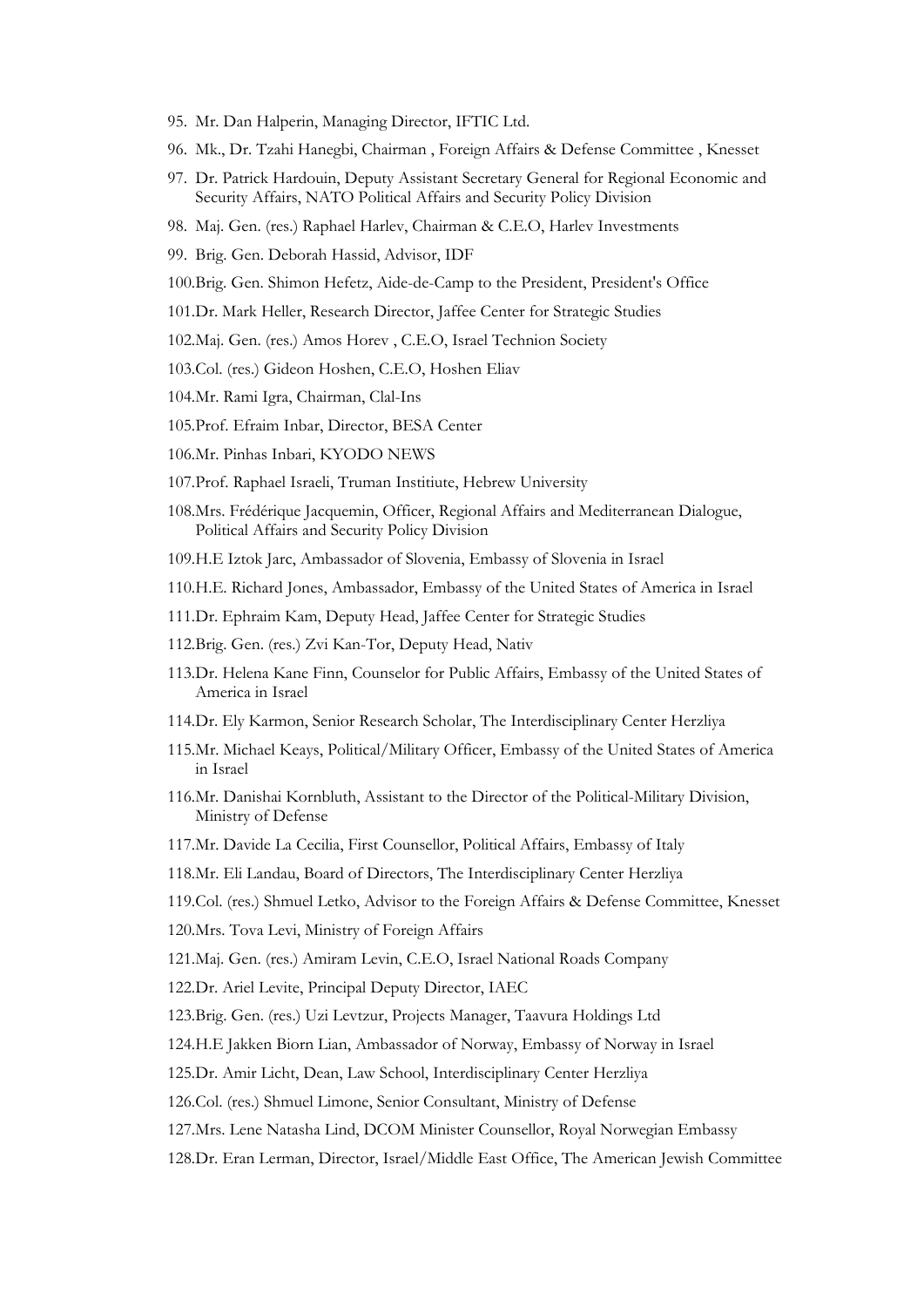- 129.Mr. David Lipkin, Chief Editor, Maariv
- 130.Adv. Ester Eti Livni
- 131.Minister Tzipi Livni, Vice Prime Minister & Minister of Foreign Affairs, Ministry of Foreign Affairs
- 132.Col. (res.), Adv. Lior Lotan, Executive Director, Institute for Counter- Terrorism
- 133.Mr. Uri Lubrani, Adviser to Minister, Ministry of Defense
- 134.Ms. Rachel Machtiger, Senior Research Fellow, The Institute for Policy and Strategy
- 135.Mr. Amiram Magid, Director of Western European Department, Ministry of Foreign Affairs
- 136.Mr. Amir Makov, Chairman, Israeli Institute
- 137.Mr. Miron Manor, Director of Conferences, The Institute for Policy and Strategy
- 138.Dr. Adv. Shavit Matias, Deputy Attorney General, Ministry of Justice
- 139.Mr. Pini Meidan-Shani, Senior International Strategic Coordinator, Waterpoll
- 140.Mk., Rabbi Michael Melchior, Chairman, Education, Culture, and Sports Committee, Knesset
- 141.Prof. Rafi Melnick, Dean, Lauder School of Government, Interdisciplinary Center Herzliya
- 142.Prof. David Menashri, Dean of the Special Program, Tel Aviv University

143.Maj. Gen. (res.) Menachem Meron, Managing Director, IFTIC Ltd.

144.Mr. Adi Mintz

- 145.H.E. Ambassador Alessandro Minuto Rizzo, Deputy Secretary General of NATO
- 146.Adv. Isaac Molho, E.S. Shimron, Molho Low Firm
- 147.Mr. Aharon Mor, Senior director, International Affairs Department, Ministry of Finance
- 148.Col. (res.) Uri Naaman, Coordinator for NATO & European defense Organizations , Ministry of Defense
- 149.Brig. Gen. (res.) Avner Naveh, CEO, N.G.A International
- 150.Dr. Emmanuel Navon, CEO, BNIC
- 151.Maj. Gen. Ido Nehushtan, Head of IDF Plans and Policy Directorate, IDF
- 152.Mk. Benjamin Netanyahu, Leader of the Likud and Head of the Opposition, Knesset
- 153.Dr. Uri On, Deputy Inspector General, Ministry of Defense
- 154.Maj. Gen. (res.) Jacob Or, Deputy Director General, State Comptroller
- 155.Mr. Amir Oren, Commentator, Haaretz
- 156.Maj. Gen. (res.) Ori Orr, Chairman, Israel nature and natural parks protection authority
- 157.Dr., Adv. Sharon Pardo, Executive Director, The Centre for the Study of European Politics and Society
- 158.Dr. Reuven Paz, Senior Researcher, Interdisciplinary Center Herzliya
- 159.H.E Tom Phillips CMG, Ambassador of United Kingdom, Embassy of Great Britain in Israel
- 160.Mr. Danny Pizen, Vice President Marketing, Magal Security Systems Ltd.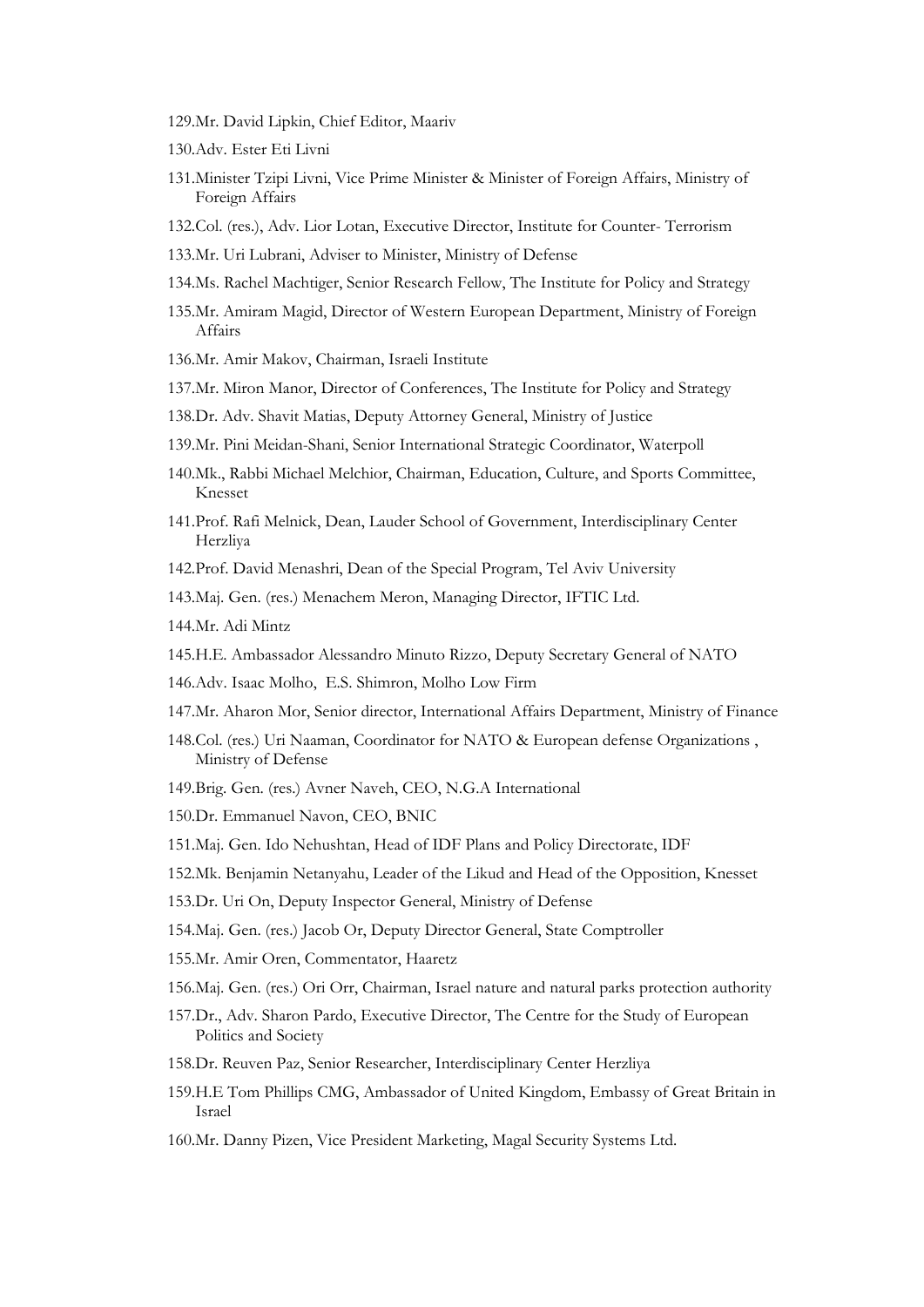- 161.Amb. Avraham Primor, Director of the Trilateral Center for European Studies, The Interdisciplinary Center \*\*\*\*\*\* Herzliya
- 162.Dr. Ron Pundak, Director General, Peres Center For Peace
- 163.Mr. Shmuel Ravel, Director of Multilateral European Institutions Division, Ministry of Foreign Affairs
- 164.Ms. Ariel Rodal, Research Fellow, The Institute for Policy and Strategy
- 165.Brig. Gen. (res.) Ran Ronen (Pekker), Chairman, Aquaria Ltd.
- 166.Ms. Tali Rosenbaum, Advisor to the Chairman of Mifal Hapais
- 167.Mr. Adi Rosenfeld, Honorary Consul, Republic of Slovenia
- 168.Amb. Dr. Meir Rosenne, Balter Guth Aloni & co.
- 169.Mr. Netanel Rotem, Vice Chairman, Third Millennium
- 170.Maj. Gen. (res.) Danny Rothschild, President, Council for Peace & Security
- 171.Prof. Amnon Rubinstein, President, Interdisciplinary Center Herzliya
- 172.Dr. Robbie Sabel, Lecturer, Interdisciplinary Center Herzliya
- 173.Ms. Burcu San, Deputy Director of the Secretary General's Private Office
- 174.Mr. Yoni Schainfeld, Military Correspondent , IDF Radio Station
- 175.Dr. Dan Schueftan, Deputy Head, The National Security Studies Center at the University of Haifa
- 176.Mr. Daniel Schweppe, Economic Advisor, National Security Council
- 177.Prof. Zeev Segal, Faculty of Social Sciences, Tel-Aviv University
- 178.Maj. Gen. (res.) Herzl Shafir, CEO, SHAPOR
- 179.Adv. Ilan Shalgi
- 180.Prof. Zaki Shalom, Researcher, Ben- Gurion University
- 181.Dr. Shimon Shapira, Senior Research Fellow, The Institute for Policy and Strategy
- 182.Col. Pnina Sharvit-Baruch, Head of the International Law Department, Military Advocate General Corps, IDF
- 183.Dr. Shaul Shay, Head of History department, IDF
- 184.Dr. Martin Sherman, Lecturer, Tel-Aviv University
- 185.Dr. Zalman Shiffer
- 186.Mr. Itzhak Shoham, Director of European Division 1, Ministry of Foreign Affairs
- 187.Lt. Gen. (res.) Dan Shomron, Former Chief of Staff, IDF
- 188.Amb. Zalman Shoval, Chairman, Israel-America Chamber
- 189.Dr. Liora Sion
- 190.Ms. Maya Sion, The Atlantic Forum of Israel
- 191.Mr. Ory Slonim, Research Fellow, The Institute for Policy and Strategy
- 192.Brig. Gen. (res.) Amnon Sofrin, Head of International Division, IDF
- 193.Mr. Tommy Steiner, Senior Research Fellow, Institute for Policy and Strategy; Executive Secretary, The Atlantic Forum of Israel
- 194.Mk., Dr. Yuval Steinitz, Knesset Foreign Affairs and Defense Committee, Knesset